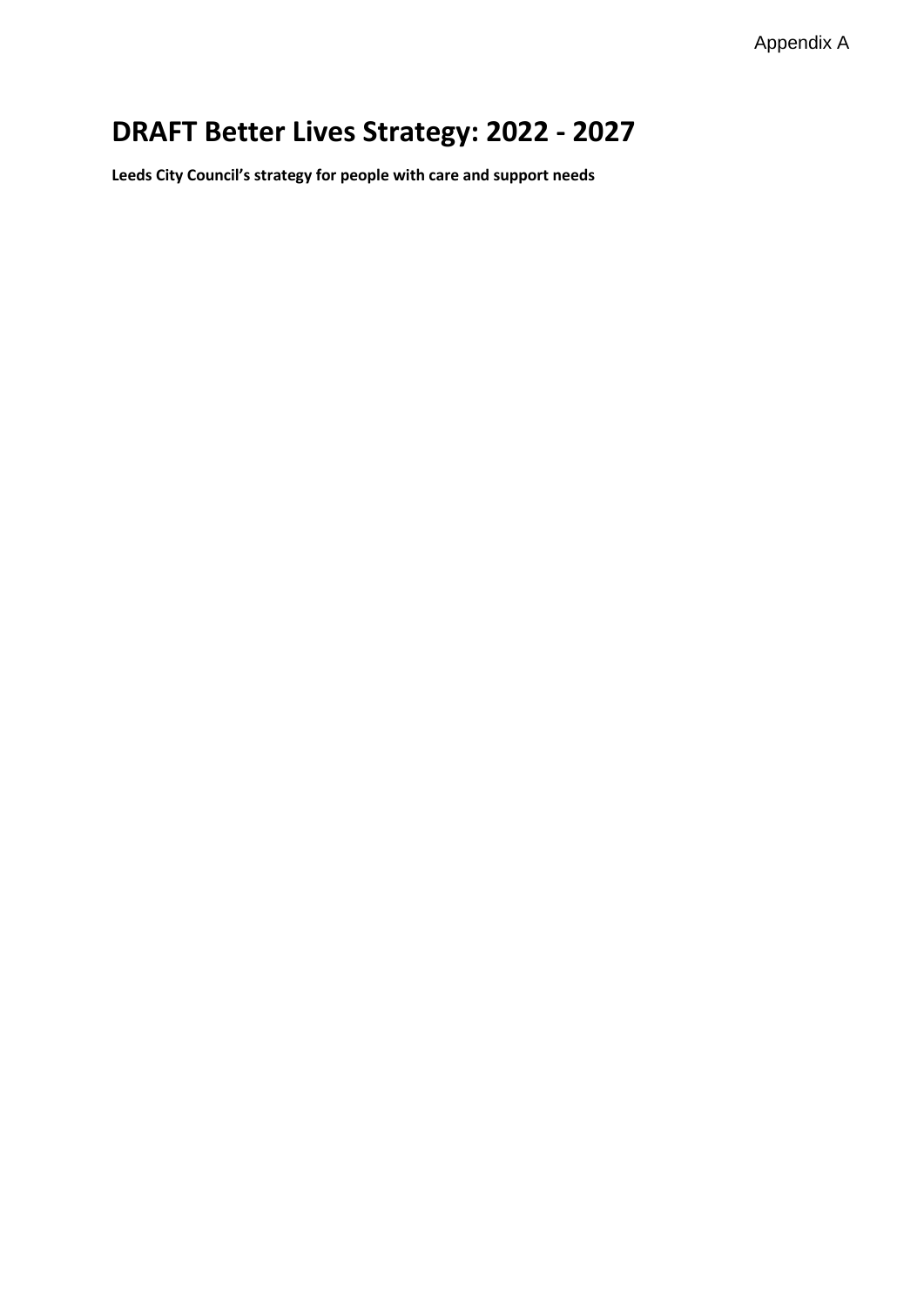## **Building on what we have achieved**

Over the last five years there has been considerable progress in delivering on the three key themes of the original Better Lives Strategy: Better Conversations, Better Connections and Better Living. Despite the challenges experienced as a result of the pandemic, there are many excellent examples of how we have improved the way we do things, worked well together, and innovated including:

# Better Conversations

- We have established a strength-based model of social work in Leeds that recognises that the communities we live in and the relationships we have are what matter most to people. We start by looking at what someone can do, moving from 'what's wrong?' to 'what's strong?' and focus on quality conversations to better understand the person and get them to the right place to help them. "Talking Points" in communities across the city, give people an opportunity to speak directly to a social worker.
- Our Street Support programme for homeless people is an example of how our strength-based approach is now embedded across adult social care. Social workers now reach out to marginalised and excluded members of society through a Street Support Talking Point. The 'Team Around Me' model has been developed to co-ordinate support for women at risk across different agencies.

## Better Connections

- Closer working with our health partners has delivered real improvements to the lives of people who live and work in Leeds. Our response to the pandemic has demonstrated what can be achieved when heath and care staff from different organisations and different roles work together, alongside communities, to achieve shared goals. The Health Protection Team for example, supported over 1,200 local businesses to implement control measures, responding to over 90 workplace outbreaks and over 40 outbreaks per day in care settings at the peak of the pandemic.
- Having resilient and connected communities is crucial to our strength-based approach and Leeds now has the largest Asset Based Community Development (ABCD) programme in the UK. ABCD is a neighbourhood-based community building approach based on the principle that given the tools and the opportunity, small groups of citizens can change the things that they believe need changing in the community, better than anyone else. Leeds Beckett University published research in 2021 that showed the range of positive impacts of ABCD in Leeds.
- Leeds's award winning 100% Digital Team provides equipment, grants, technical support, training, signposting and advice to support digital inclusion. The Team has developed innovative ways to use digital to better connect people, including those living with dementia, their families, and carers.
- In 2019, Linking Leeds a new, city-wide social prescribing service that links people to groups and activities in their community, helping to benefit their overall health and wellbeing was established. The service receives approximately 300 referrals a month and 97% would recommend it to friends or family.

# Better Living

 We have continued to build new council homes and invest in council homes. In 2020-21, £54.2m was spent on improvement schemes, 89% of repair appointments were attended within target time and 97% of repairs were completed 'right first time'.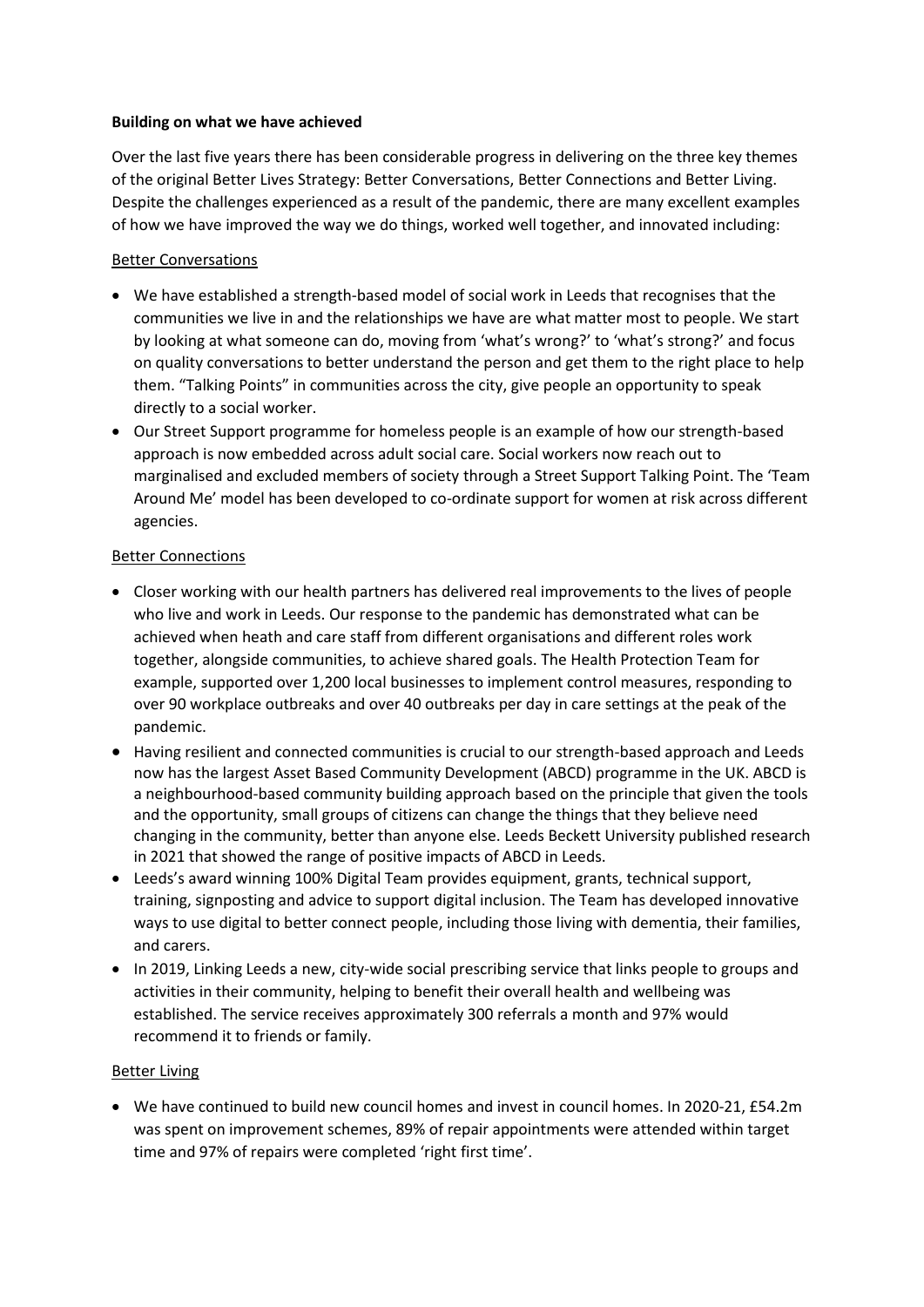- An ambitious programme of extra care housing is being developed. Extra care provides a flexible range of support and care services that meet individual needs, enabling people to maintain their independence. Over 400 units will be delivered in total, and the first site opened in December 2021.
- Leeds has maintained the Local Welfare Support Schemes, prioritising the most vulnerable groups. The scheme was the basis for the COVID-19 Emergency Food Response.
- The Social Justice team supports people who have significant barriers to finding work into employment. The team has been a key element of the Department for Work and Pensions delivery throughout the pandemic and have received national recognition as well as a recent regional award.

Although we have a strong foundation to build the next phase of our transformation work, we know that we have much more to do as a Council to fulfil our ambitions for people to live better lives. The challenges we're facing need us all to work together to make best use of what we have.

| Leeds is a growing city with an ever-increasing population of approximately 800,000 people<br>living in over 350,000 households.                                                                                                                                                                                                                                                                                                                                                                             |
|--------------------------------------------------------------------------------------------------------------------------------------------------------------------------------------------------------------------------------------------------------------------------------------------------------------------------------------------------------------------------------------------------------------------------------------------------------------------------------------------------------------|
| The population of Leeds is living longer. Today around 25% of people living in Leeds are 60<br>and above. The over 80s population is the demographic rising the fastest; the number of<br>people in Leeds living beyond 80 is expected to rise by approximately 50% in the next 20<br>years.                                                                                                                                                                                                                 |
| The city is becoming more diverse. The 2011 Census reported that 19% of the population<br>were from Black, Asian and minority ethnic backgrounds. GP registrations analysed in 2022<br>suggest this may now be as high as 33%                                                                                                                                                                                                                                                                                |
| Around 186,000 people in the city live in areas that are ranked in the most deprived 10%<br>nationally, many of whom are aged under 15 or over 65. This is an increase of more than<br>20,000 people since 2015. In Leeds, more than 70,000 adults are facing in-work poverty and<br>more than 40,000 people were supported through food parcels in 2020.                                                                                                                                                    |
| There remain deep levels of inequality in life expectation in Leeds. There is though<br>significant contrast between most and least deprived areas of Leeds. In Burmantofts and<br>Richmond Hill the life expectancy is 72 for men and 74.3 for women. By contrast in Adel<br>and Wharfedale it is 83 for men and 88 for women.                                                                                                                                                                              |
| Ensuring good quality and affordable homes is a key challenge for Leeds. House prices are<br>rising, older poor-quality housing is concentrated in low income communities and there has<br>been a significant expansion of the private rented sector in inner city areas.                                                                                                                                                                                                                                    |
| People across the city require a range of different care and support to meet their needs:<br>An estimated 2000 people in Leeds have a mild to severe learning disability and<br>approximately 5500 people have learning difficulties.<br>There are an estimated 8,700 people living with dementia.<br>$\blacksquare$<br>Carers play a vital role in supporting people right across the City. It is estimated that<br>$\qquad \qquad \blacksquare$<br>Leeds has 75,000 carers which is around 1 in 10 people. |

## **Understanding our City:**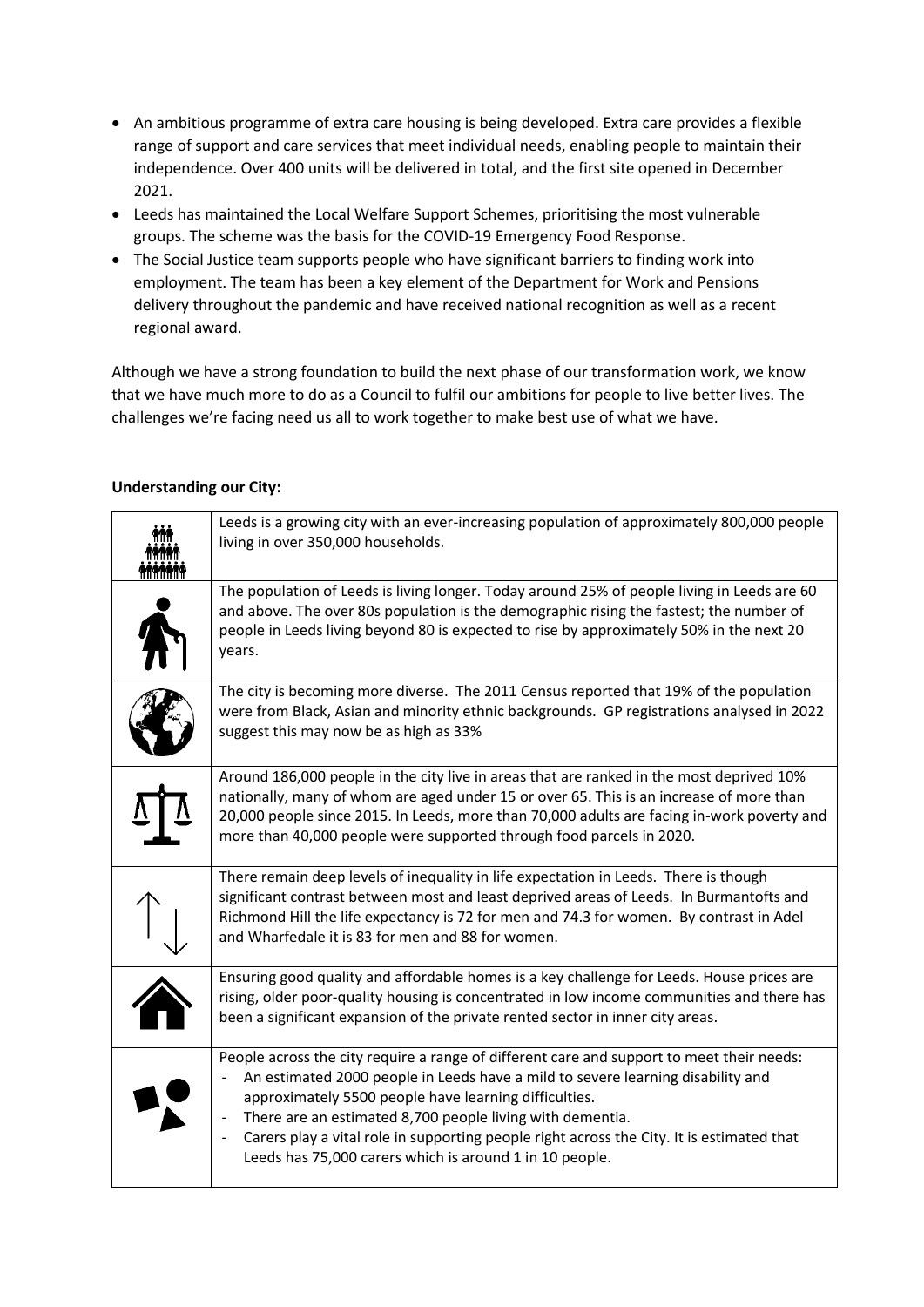## **Our Vision:**

The Better Lives Strategy is the Council's strategy to enable people with care and support needs to live a good life. This is our vision:

*We want every person in Leeds that needs care and support to live in the place they call home with the people and things they love, in communities that look out for one another, doing the things that matter most to them.*

We know that getting the right help and support at the right time can help people to manage their daily lives as independently as possible, can support people through a crisis and can really help people to flourish.

Our vision builds on our work to support people to live good and fulfilling lives but is set in the context of today. It reflects what we have learned from the challenges that we have faced and what we know is important to people.

The Best City Ambition is our overall vision for the future of Leeds. At its heart is our mission to tackle poverty and inequality and improve quality of life for everyone who calls Leeds home. The ambition sets out the three key strategic plans known as the pillars of Health and Wellbeing, Inclusive Growth and Zero Carbon, delivered through the continued commitment to strength-based approaches, harnessing a contribution from everyone, and working across sectors with the citizen at the centre of activity.

## **Our Approach:**

# Team Leeds

The Better Lives Strategy is a whole Council strategy. While this strategy does include our approach to services provided via Adult Social Care, we also want to consider the ways in which other parts of the Council and our community can support people drawing on care and support services to live a good life. Our cross-council approach recognises the role that our services play in helping people in Leeds to live good and fulfilling lives. Teams right across the Council will be involved including housing, culture, transport, parks, and physical activity to support people and communities to thrive.

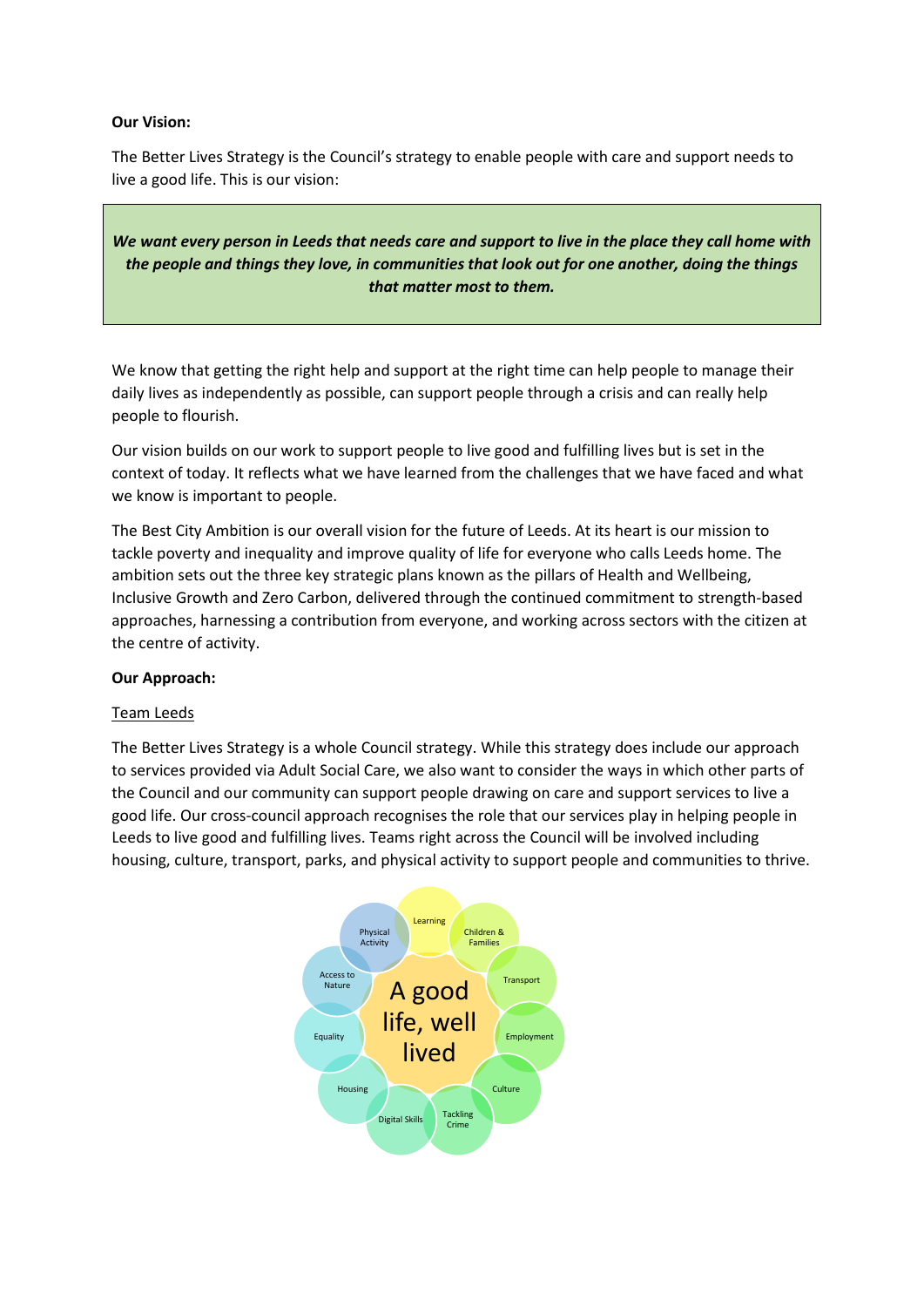Our Best City Ambition sets out our team approach. This will involve everyone coming together to play their part to achieve our ambitions. We want to build Team Leeds – made up of the people who live or work here, and those who champion the city nationally and internationally. Team Leeds is about supporting one another to make Leeds the best it can be. It is about sharing ideas and learning, working in genuine partnership, being ambitious about our collective social and environmental impact, and organisations sharing their resources and assets as we work towards common goals.

A new Adult Social Care Plan will be developed to support the delivery of the Better Lives Strategy. This will set out our approach to delivering care and support within the context of the People at the Heart of Care adult social care reform white paper, published in December 2021.

# Our Values

Our values will drive our approach to delivering our ambition for people to live well in Leeds. They reflect what people have told us is important about how we should work.

| Putting the person first                                                                                                                                                                                                                                                                                                                                                                                                                                                                                                                                               | Working together<br>Always Improving                                                                                                                                                                                                                                                                                                                                                                                                                                                                                                                                        |                                                                                                                                                                                                                                                                                                                                                                                                                                                                                                                                     |
|------------------------------------------------------------------------------------------------------------------------------------------------------------------------------------------------------------------------------------------------------------------------------------------------------------------------------------------------------------------------------------------------------------------------------------------------------------------------------------------------------------------------------------------------------------------------|-----------------------------------------------------------------------------------------------------------------------------------------------------------------------------------------------------------------------------------------------------------------------------------------------------------------------------------------------------------------------------------------------------------------------------------------------------------------------------------------------------------------------------------------------------------------------------|-------------------------------------------------------------------------------------------------------------------------------------------------------------------------------------------------------------------------------------------------------------------------------------------------------------------------------------------------------------------------------------------------------------------------------------------------------------------------------------------------------------------------------------|
| We recognise sense of<br>belonging, positive<br>relationships and<br>contributing to community<br>life are key to people's<br>health and wellbeing.<br>We always make sure<br>$\bullet$<br>conversations with people<br>are strengths based<br>focusing on what matters<br>most to them.<br>We ensure that support is<br>$\bullet$<br>built up around people's<br>strengths, their own<br>networks of support, and<br>resources that can be<br>accessed by the local<br>community.<br>Support is focused on<br>helping people to live as<br>independently as they can. | We make sure people are<br>$\bullet$<br>involved as equal partners<br>in planning their own care<br>and support.<br>We ensure people are<br>$\bullet$<br>treated equally and fairly,<br>in an anti-racist and anti-<br>oppressive way. We<br>believe the diversity of<br>individuals and their<br>communities are a strength<br>We place people, families,<br>$\bullet$<br>and neighbourhoods at the<br>very heart of our work.<br>We work across the<br>$\bullet$<br>council, community<br>partners and with people<br>to provide to support<br>people to live a good life | We seek to understand<br>$\bullet$<br>how we are making a<br>difference to the life of the<br>person we support by<br>working with them, our<br>staff, and partners.<br>We ask for feedback from<br>people on their experience<br>and outcomes and use this<br>to bring about<br>improvement.<br>We use all available<br>$\bullet$<br>resources as efficiently and<br>effectively as possible. Our<br>workforce is our greatest<br>asset and staff need to feel<br>valued for the work they<br>do and the commitment<br>they bring. |

# Our principles

We will continue to work in ways that support our Team Leeds approach. The following key principles will underpin how we work:

- Make co-production and co-design central to how we work and listen to the voices of people. Work to shift power to people and families.
- Be led by the evidence, using data to provide valuable and practical insights in guiding interventions.
- Be innovative, creative, and foster a learning culture, working with others to try new approaches and ideas.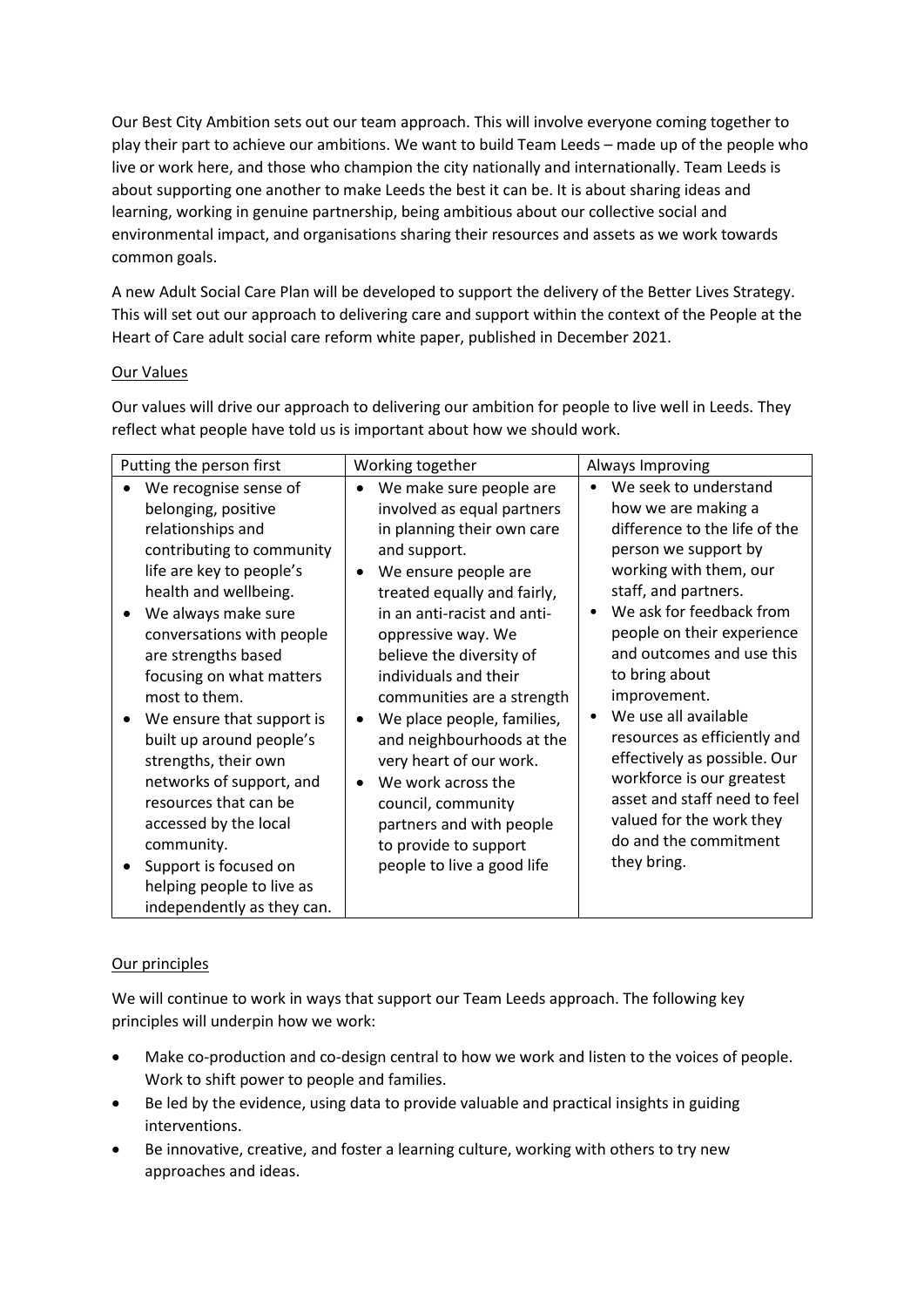## **Finding out what matters:**

The Better Lives Strategy has continued to be shaped by listening to what people have told us is important to them and what matters the most. It reflects the context of the present time: the Black Lives Matter movement and Covid-19 pandemic highlighting race and health inequalities; the impact of Brexit; the collaboration required to deliver joined up services to strengthen our social care and NHS services; the support needed with the recovery from the long-term mental, physical and financial impacts of Covid-19 pandemic; and the need to plan for the national health and social care reforms.

Although our consultation was affected by the pandemic restrictions, we developed online questionnaires, delivered virtual workshops, and interviewed people that receive or provide care and support from across the city. The consultation sought to understand what we as a Council do well to support people with care and support needs to lead a good life and where we could improve. We focussed on the following six areas that together, describe what good, citizen-focused, personalised care and support looks like:

- Keeping safe, independent, and well
- Having the information and advice I need
- Keeping family, friends, and connections to my community
- Having flexible and co-ordinated support
- Staying in control when things need to change
- Feeling valued and supported by our workforce

These six areas are based on the 'Making it Real' framework developed by Think Local Act Personal, a national partnership of more than 50 organisations committed to transforming health and care through personalisation and community-based support.

This activity builds on the insights we have gained from a broad range of consultation and engagement work that the Council and our partners have undertaken over the past year. The full list of this work is included at the end of this strategy.

We are committed to continuing to listen actively to citizens and working collaboratively to develop our Better Lives Strategy over the next 5 years.

## **What matters to you:**

You have told us that the following areas are the most important to focus on:

# *Keeping safe, independent, and well*

- Accessing services is difficult and that this was especially hard during the Covid Pandemic.
- The need to shield and isolate impacted mental health and left people feeling lonely and isolated.
- Unpaid Carers have been particularly affected by the pandemic with increased time spent caring and fewer opportunities to take breaks.
- Parks and green spaces need to be well maintained, safe and accessible.
- Better and more accessible transport links and information about what was happening in local communities would improve wellbeing and independence.
- Changes to roads in the City Centre have made it difficult for people to cross safely.
- Sports facilities such as Gyms are important and valued in helping people to feel well.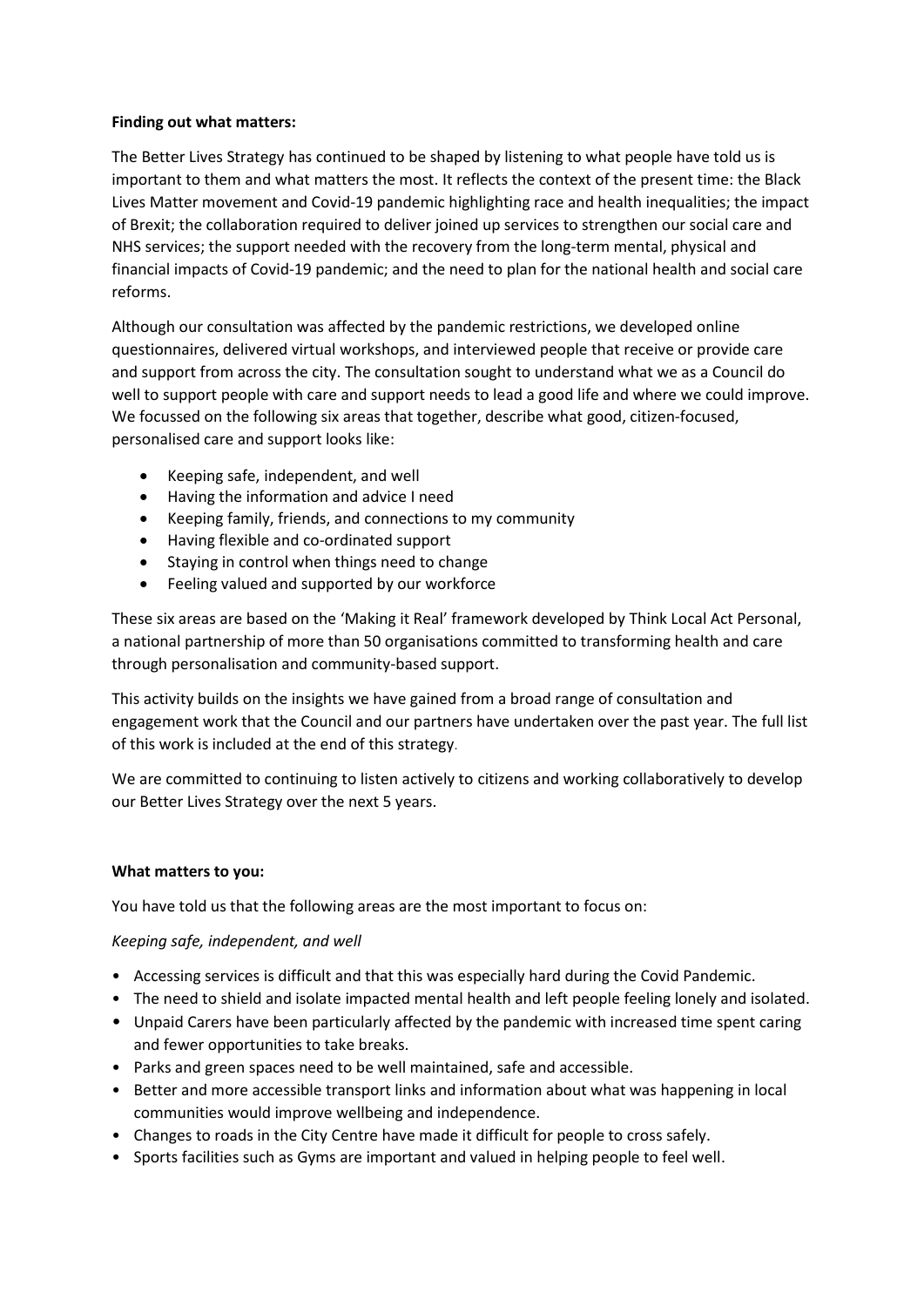- The cost-of-living crisis will be very difficult for many people across the City. It will be less affordable to keep active and well.
- Anti-social behaviour needs to be prevented and tackled more quickly and effectively.

# *Having the information and advice I need*

- People often find the process of navigating the system difficult, frustrating and confusing.
- People often don't understand what support the Council can provide.
- Lots of information is available but trying to find the right information at the right time can be difficult.
- The Leeds Directory is a valued tool, but some people don't know about it.
- Many people don't understand what adult social care is. This is especially the case with our diverse communities.
- More support needed to help people access benefits as well as employment opportunities.
- Many people are unable to access the information and advice available digitally.

# *Keeping family, friends, and connections to my community*

- Partnership working with the Third Sector is a key strength in Leeds.
- Neighbourhood networks and a strength-based focus have helped us deliver stronger communities in Leeds.
- More opportunities to meet and mix with people of different ages would be welcomed. There are opportunities to make more groups cross generational.
- Some people felt they were still unable to find and access events and support happening in their own communities.
- For some Covid has increased feelings of social isolation and increased anxiety about mixing outside the home.
- Care homes don't always feel connected to communities they are based in.

# *Having flexible and co-ordinated support*

- There is a lack of choice on location of accommodation, especially those with a specific need.
- People felt that choice and control was only really available to those who could afford to pay it.
- Better communication on a range of support, for example the bin 'pull out' service, that could make a real difference.
- The Council could make better use of digital tools and technology to support people.

# *Staying in control when things need to change:*

- Clear and timely communication is important. Communication was one of the biggest reasons for complaints made to the Council.
- Agencies need to work better together.
- Faster response with urgent housing repairs needed.
- Language barriers can make it difficult for people's voices to be heard.
- Still issues in terms of information sharing with partner organisations.

# *Feeling valued and supported by our workforce*

- Lots of positive feedback about our workforce but a recognition that care and support needs to be more person centred with each person helped to meet their personal goals and aspirations.
- The Council needs to better understand and respond to the needs of diverse communities and provide culturally competent support.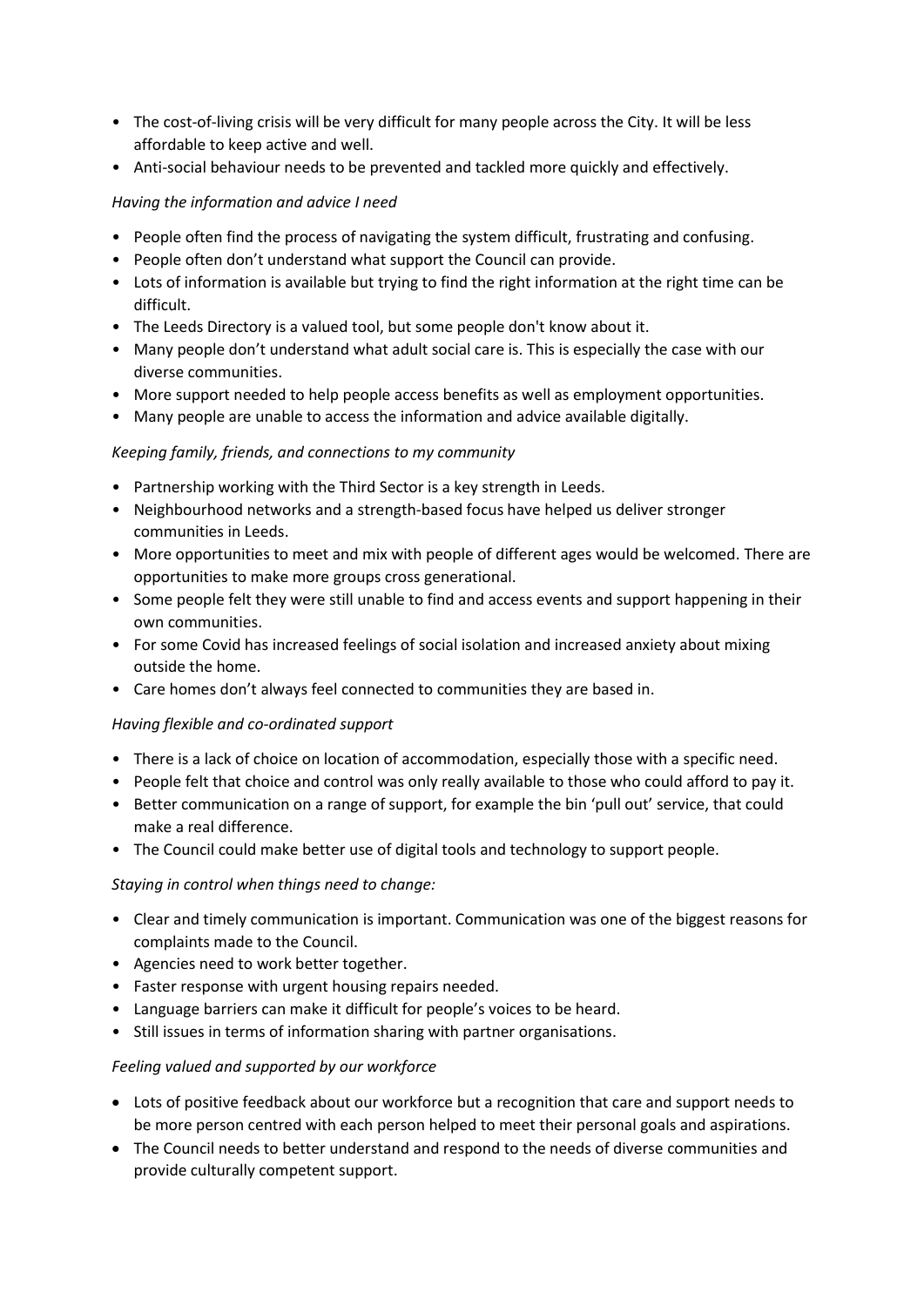# **Our Priority Areas**

From our work to understand what matters most to people, we have identified 6 priority areas. Our ambition can only be achieved by taking a whole council approach and working with our partners in health services, the voluntary and community sector, local businesses, as well as people who draw on care and support and carers.

| $\mathbf{1}$ .<br><b>Better Information and access</b><br>We will make it easier for people to access the<br>services they need, when they need them. We will be<br>more proactive in ensuring Black, Asian and Minority<br>Ethnic communities and those who speak English as a<br>second language are aware of and can access support.<br>We will:                                                                                                                                                                                                                                                                                                                                                                                                                                                                                                                                                                                                                                                                                                                                                                                                                                                                                                                 | 2.<br><b>Good Housing</b><br>We will work with housing providers, landlords,<br>tenants and communities to improve poor quality<br>housing, so everyone can have a home which supports<br>good health, wellbeing and learning. We will:                                                                                                                                                                                                                                                                                                                                                                                                                                                                                                                                                                                                                                                                                                                                                                 | 3.<br><b>Tackling Poverty and Inequality</b><br>We will continue to support people and families who are<br>experiencing poverty and the effects of the rise in the cost<br>of living. We will provide skilled advice and support to<br>enable people that use our service to make the best<br>possible use of their money. We will:                                                                                                                                                                                                                                                                                                                                                                                                                                                                                                                                                                                                                                                                                                                                                                                                                                                                                                                                                                                                                                                                                                                                        |
|---------------------------------------------------------------------------------------------------------------------------------------------------------------------------------------------------------------------------------------------------------------------------------------------------------------------------------------------------------------------------------------------------------------------------------------------------------------------------------------------------------------------------------------------------------------------------------------------------------------------------------------------------------------------------------------------------------------------------------------------------------------------------------------------------------------------------------------------------------------------------------------------------------------------------------------------------------------------------------------------------------------------------------------------------------------------------------------------------------------------------------------------------------------------------------------------------------------------------------------------------------------------|---------------------------------------------------------------------------------------------------------------------------------------------------------------------------------------------------------------------------------------------------------------------------------------------------------------------------------------------------------------------------------------------------------------------------------------------------------------------------------------------------------------------------------------------------------------------------------------------------------------------------------------------------------------------------------------------------------------------------------------------------------------------------------------------------------------------------------------------------------------------------------------------------------------------------------------------------------------------------------------------------------|----------------------------------------------------------------------------------------------------------------------------------------------------------------------------------------------------------------------------------------------------------------------------------------------------------------------------------------------------------------------------------------------------------------------------------------------------------------------------------------------------------------------------------------------------------------------------------------------------------------------------------------------------------------------------------------------------------------------------------------------------------------------------------------------------------------------------------------------------------------------------------------------------------------------------------------------------------------------------------------------------------------------------------------------------------------------------------------------------------------------------------------------------------------------------------------------------------------------------------------------------------------------------------------------------------------------------------------------------------------------------------------------------------------------------------------------------------------------------|
| • Make sure our information is accessible and<br>inclusive and improve our website and our<br>communications to raise awareness of what support<br>is available across the Council.<br>• Ensure Libraries and other key Council services can<br>support residents to become more knowledgeable<br>and confident about managing their health and<br>wellbeing.<br>. Improve access to information at a local level by<br>developing more Talking Points in communities<br>(sessions where people can speak directly to a social<br>worker) and Community Connectors, people who<br>can help people in their communities to access the<br>support they need.<br>• Develop the 'Listening Project' in partnership with<br>the Third Sector to improve access to care and<br>support services for our diverse communities.<br>. Work with people who are deaf, hard of hearing,<br>visually impaired or have a dual sensory loss to<br>ensure that our services are accessible.<br>• Develop key tools such as the Leeds Directory to<br>help people find the right information at the right<br>time.<br>• Refresh the advice, guidance and that people<br>receive when they first come to adult social care,<br>focused on maintaining independence where<br>possible. | • Deliver sustainable housing and tenancies for<br>everyone, encouraging housing stock of a good<br>standard whatever the form of tenure.<br>• Deliver on our ambition to expand extra-care<br>housing. This enables individuals, or couples, with a<br>range of support needs to live in their own home, in<br>a safe and secure environment within a community<br>setting. It allows people to maintain their<br>independence and receive a flexible range of<br>support and care services that meet their individual<br>needs.<br>• Develop appropriate specialist accommodation for<br>adults with care and support needs, including<br>people with dementia and autism.<br>• Ensure that Discretionary Housing Payments are<br>awarded where appropriate to help secure<br>tenancies and to signpost for advice where<br>appropriate.<br>• Support people to access Disabled Facilities Grants<br>to help pay for adaptions to make it easier for<br>people to move around and access their homes. | • Target investment and intervention to tackle poverty in<br>priority neighbourhoods.<br>• Develop initiatives to support people into work and to<br>improve their skills and progress into better jobs.<br>• Provide clear information on support (e.g. Housing<br>Benefit, Council Tax Support, Free School Meals and<br>Discretionary Housing Payments) including how to claim<br>and rights regarding reviews/appeals.<br>• Provide free, confidential, impartial advice and support<br>with benefits through the Council's Welfare Rights Unit.<br>Support the Leeds Advice Service to help people resolve<br>a range of enquiries including benefits, housing,<br>employment, and debt.<br>• Provide emergency support for food, fuel and essential<br>household items through the Local Welfare Support<br>Scheme, prioritising the most vulnerable groups.<br>. Pilot a 'cash grants' pilot in partnership with foodbanks<br>and the Trussell Trust. Ensure quick access to the scheme<br>through a streamlined referral process.<br>• Ensure that Housing Benefit and Council Tax Support is<br>paid correctly and in a timely manner.<br>• Tackle deep-rooted and systemic inequalities including<br>the fight for racial justice through a range of activity<br>including the Race4equality Network.<br>• Deliver the Workforce Race Quality Standard across<br>children's and adult social care, ensuring that we support<br>staff as an anti-racist employer. |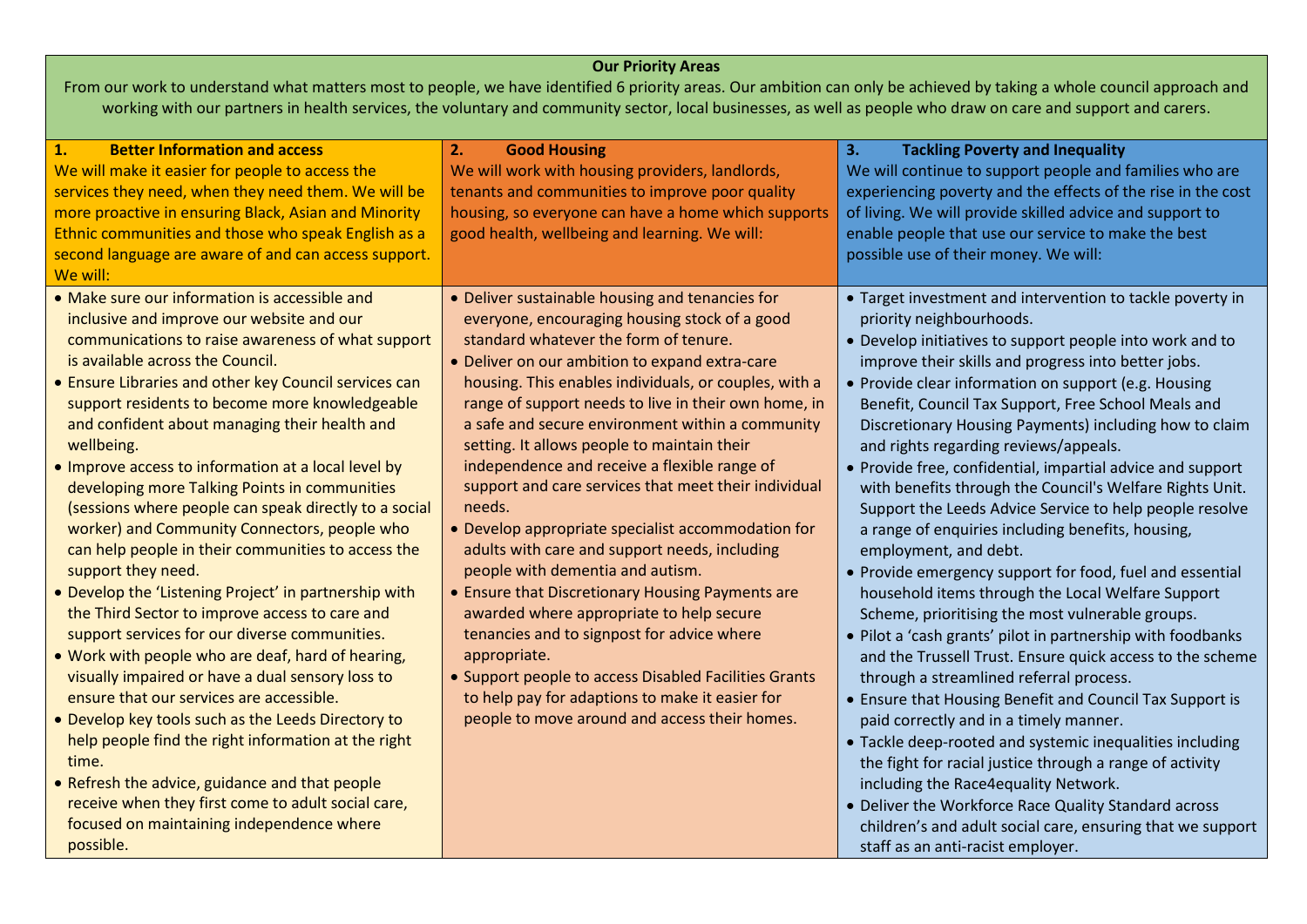| 4. Using Digital Tools and Technology<br>We will continue to support people to use digital<br>tools, technology, and services in the right way for<br>them. We will improve the confidence of our<br>workforce to use technology. We will support people<br>to access technology to live as independently as<br>possible. We will:                                                                                                                                                                                                                                                                                                                                                                                                                                                                                                                                                                                                                                                                                                                                                                                                                                     | 5. Connected, Thriving Communities<br>We will support people to build on their strengths and<br>grow their capabilities, enabling them to make<br>connections in their communities and develop<br>friendships. We will improve our transport to make it<br>more accessible. We will make sure our green spaces are<br>accessible for all. We will:                                                                                                                                                                                                                                                                                                                                                                                                                                                                                                                                                                                                                                                                                                                                                                                                                                                                                                                                                                                                                                                                                                                                                                                                                                                                                                    | 6.<br><b>Keeping well</b><br>We will develop a new approach to providing care and<br>support to people at home. We will support people and<br>their Carers to stay healthy. We will prioritise mental<br>health support and help people to build new connections<br>with people and their communities. We will support<br>people to do the things they value in helping them to feel<br>well. We will:                                                                                                                                                                                                                                                                                                                                                                                                                                                                                                                                                                                                                                                                                                                                                                                                                                                                                                                                                                                                                                              |
|------------------------------------------------------------------------------------------------------------------------------------------------------------------------------------------------------------------------------------------------------------------------------------------------------------------------------------------------------------------------------------------------------------------------------------------------------------------------------------------------------------------------------------------------------------------------------------------------------------------------------------------------------------------------------------------------------------------------------------------------------------------------------------------------------------------------------------------------------------------------------------------------------------------------------------------------------------------------------------------------------------------------------------------------------------------------------------------------------------------------------------------------------------------------|-------------------------------------------------------------------------------------------------------------------------------------------------------------------------------------------------------------------------------------------------------------------------------------------------------------------------------------------------------------------------------------------------------------------------------------------------------------------------------------------------------------------------------------------------------------------------------------------------------------------------------------------------------------------------------------------------------------------------------------------------------------------------------------------------------------------------------------------------------------------------------------------------------------------------------------------------------------------------------------------------------------------------------------------------------------------------------------------------------------------------------------------------------------------------------------------------------------------------------------------------------------------------------------------------------------------------------------------------------------------------------------------------------------------------------------------------------------------------------------------------------------------------------------------------------------------------------------------------------------------------------------------------------|-----------------------------------------------------------------------------------------------------------------------------------------------------------------------------------------------------------------------------------------------------------------------------------------------------------------------------------------------------------------------------------------------------------------------------------------------------------------------------------------------------------------------------------------------------------------------------------------------------------------------------------------------------------------------------------------------------------------------------------------------------------------------------------------------------------------------------------------------------------------------------------------------------------------------------------------------------------------------------------------------------------------------------------------------------------------------------------------------------------------------------------------------------------------------------------------------------------------------------------------------------------------------------------------------------------------------------------------------------------------------------------------------------------------------------------------------------|
| • The Council's Digital Transformation programme<br>will identify how new and emerging technologies<br>can redefine how we deliver our services.<br>• Develop the digital hubs in our libraries and<br>expand our digital inclusion activity. The Library<br>Service's digital support offer, designed to help<br>people develop their digital skills and confidence,<br>will be developed to help more people access the<br>internet to support their health and wellbeing.<br>New services will be developed including Tablet<br>Lending.<br>• Expand our Telecare service to help keep people<br>safe in their homes. We will improve the choice of<br>support available and enable more people to<br>access the service.<br>. Work with care homes to improve resident's<br>access to digital equipment and the internet.<br>• Support our workforce to improve their digital<br>skills and knowledge. Tailored training and<br>development activity will be delivered to the social<br>care workforce.<br>• Continuing the development of the Leeds Care<br>Record.<br>. Improve how we share data and information to<br>make best use of cloud-based technology. | . Work with the Third Sector to support communities to<br>thrive, investing in prevention and building community<br>capacity.<br>• Develop local health and wellbeing plans with<br>communities through Local Care Partnerships.<br>• Develop our Asset Based Community Development<br>(ABCD) supporting people to make the changes they want<br>to see in their communities and develop good friends.<br>• Develop opportunities for people to improve their health<br>and wellbeing through culture. This will include the 2023<br>City of Culture that will deliver a transformational year of<br>creative experiences.<br>• Prioritise streets for people, connecting communities and<br>enabling everyone to lead more active and healthier lives.<br>Our approach will build on the 20-minute neighbourhood<br>concept.<br>• We will continue to work with accessibility and inclusivity<br>groups to improve safety and reduce barriers to travel.<br>• Upgrade all key bus corridors across the city to provide a<br>core network of high frequency bus services. Improve<br>flexibility and connectivity across the city in areas not well<br>served by traditional bus services.<br>• Provide and promote a wide range of opportunities for<br>people to get the health benefits of spending time in<br>green spaces. We will provide opportunities for people to<br>be physically active in our green spaces, develop 'country<br>parks' and promote health walking routes.<br>• Reduce the impact of anti-social behaviour on<br>communities by targeting 'hotspot' areas and co-<br>ordinating multi-agency approaches at a local level. | . Develop a Community Health and Wellbeing Service,<br>rooted in communities, promoting independence and<br>supporting our workforce to work better together.<br>. Put Carers at the heart of everything to ensure that<br>carers in Leeds stay mentally and physically healthy for<br>longer. We will continue to deliver on the priorities set<br>out in the Leeds Carers Partnership Strategy.<br>• Deliver training and development programmes and<br>local community health development focussing on<br>cardiovascular disease, respiratory disease and cancer,<br>tobacco control, mental health and wellbeing, healthy<br>ageing, drugs and alcohol, healthy eating and physical<br>activity.<br>• Establish a Mentally Healthy City for everyone,<br>delivering on the outcomes set out in the Mental<br><b>Health Strategy</b><br>• Develop our physical activity programmes to support<br>people to lead an active, healthy life. This will include<br>activity to support those at risk of falling to improve<br>their strength, balance and coordination.<br>• Expand the network of Safe Places, where a person<br>with a learning disability can go and ask for help if they<br>are lost, frightened or in difficulty, across Leeds.<br>• Co-design a new approach to direct payments. Enabling<br>people to have the flexibility to choose how they want<br>to be assisted will provide greater choice, control and<br>independence. |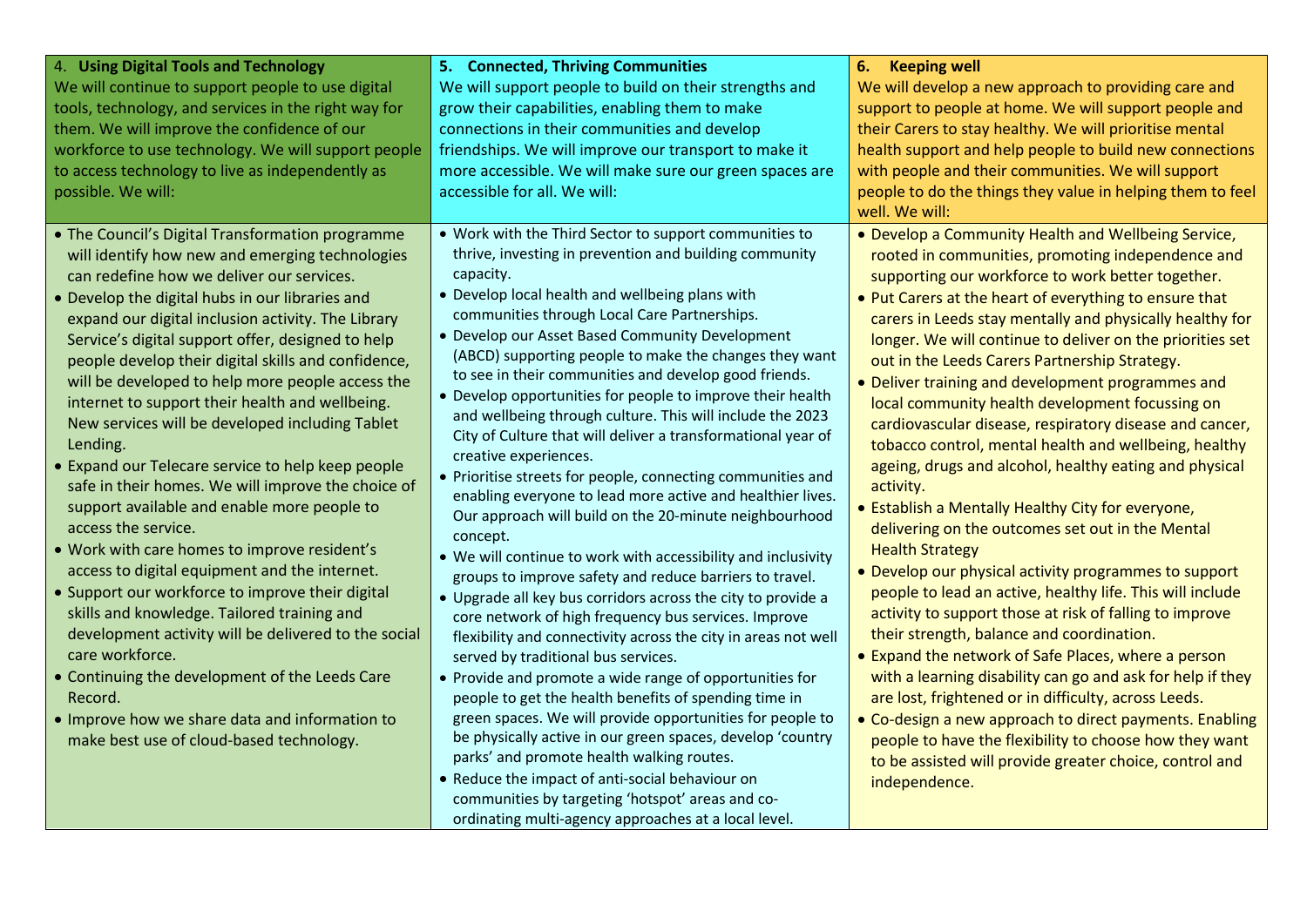## **How will we know we are making a difference?**

The Better Lives Strategy is a whole Council strategy and a range of Council services will contribute to delivering our vision. A detailed action plan will be developed to capture how services will measure impact against our six priorities.

The Adult Social Care Outcomes Framework (ASCOF) provides an outcomes-based national framework for measuring performance of all local authorities. This provides us with a useful picture of how well are supporting people with care and support needs. These can be found [here:](https://lginform.local.gov.uk/reports/view/lga-research/lga-research-report-adult-social-care-outcomes-framework-for-england-ascof-single-council-detailed-report?mod-area=E08000035&mod-type=namedComparisonGroup&mod-group=AllBoroughInRegion_London)

There are a number of local measures that can also help us to understand the impact of the Better Lives Strategy:

- Percentage of referrals for social care resolved at initial point of contact or through accessing universal services.
- Ratio of people who receive community-based support versus people who are supported in care homes.
- People who are independent at the end of a period of support from re-ablement.
- Proportion of Care Quality Commission registered care services in Leeds rated overall as good or outstanding.
- The percentage of people with a concluded safeguarding enquiry for whom their outcomes were fully or partially met (overall number).

The Better Lives Board will oversee the development of the Better Lives Strategy and provide assurance in relation to our delivery plans. The Board will support and review our plans, tracking progress against our priorities. The Board will also oversee an annual report that will detail our performance and the impact of our work on people with care and support needs.

## **Getting involved:**

The Better Lives Strategy is a live document which will be shaped and updated to reflect new priorities as they emerge and the progress we make towards achieving our vision. We will continue to listen to, and work with, people with lived experience of care and support to develop the plans to meet our priorities. If you want to get involved then please get in touch.

## The Better Lives Board

The Leeds Better Lives Board brings together people and their families who use social care and support services with decision makers and service providers to work together to create and oversee progress of the Better Lives Strategy. The board is values driven and built on the principle that those who use care and support services are best placed to help design them.

This board provides a focus for community engagement in the development and delivery of support to people with care and support needs.

If you would like to attend or join the Better Lives Board please contact:

Leeds Involving People Unity Business Centre, 26 Roundhay Road, Leeds, LS7 1AB E: info@leedsinvolvingpeople.org.uk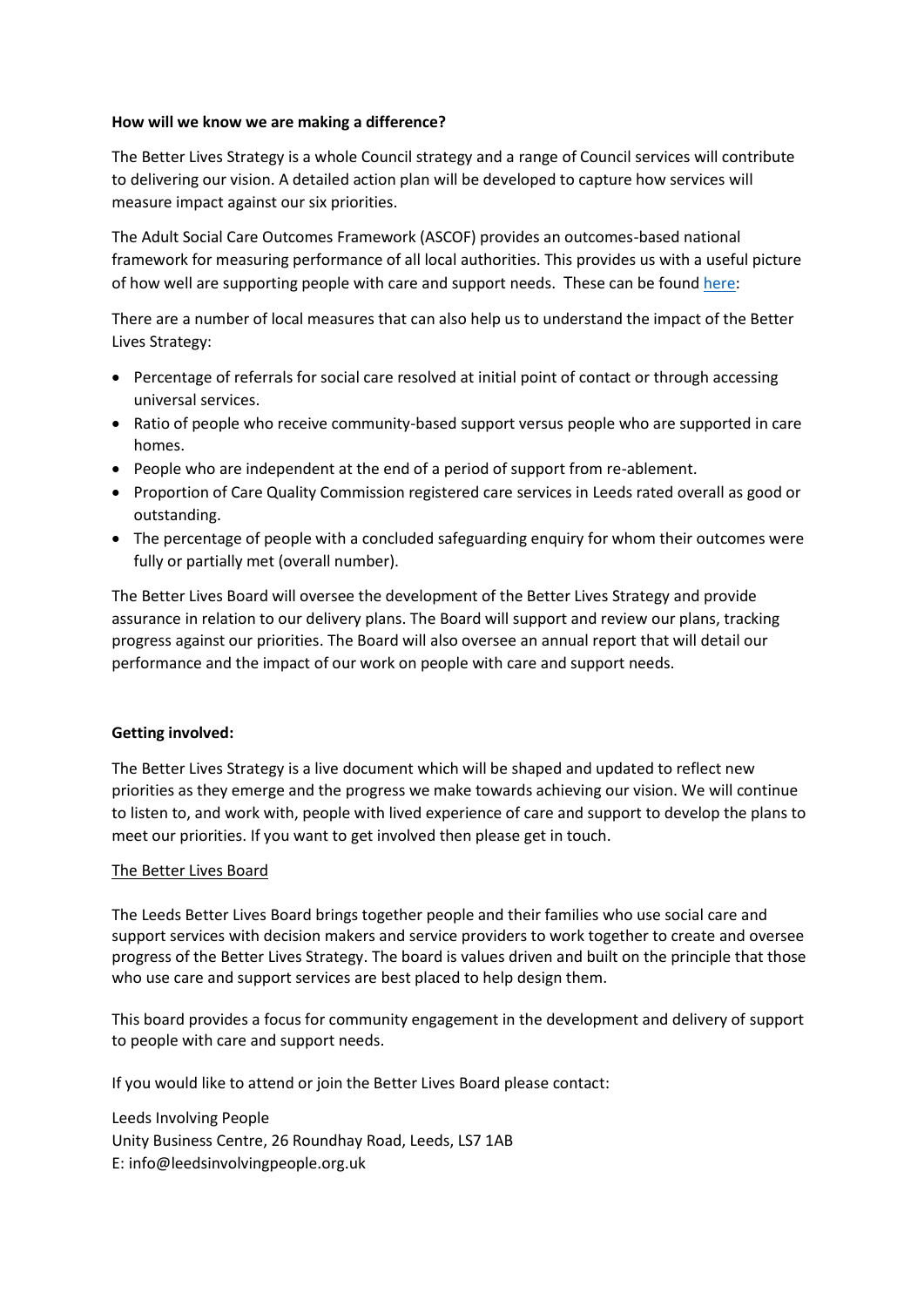T: 0113 237 4508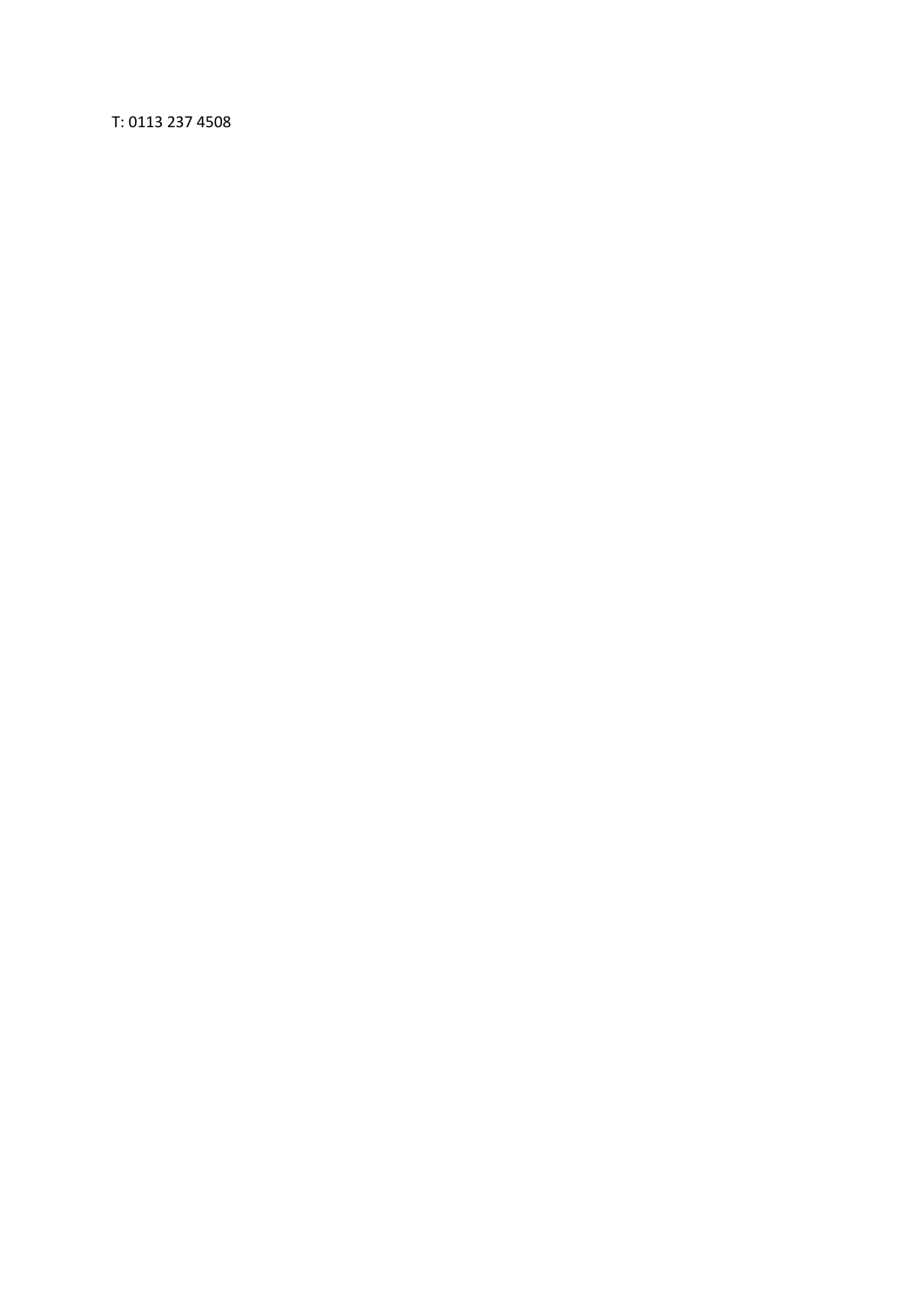## **Appendix 1: Better Lives Strategy – Overview of Consultation Activity**

- **(a) 3 surveys were undertaken between 13 July - 7 September 2021:**
	- Service User and Carer Survey this was promoted via Forum Central, Leeds Involving People, Carers Leeds, Leeds Directory and the LCC website.
	- Health and Social Care Professional Survey.
	- Commissioned Provider Survey.

**(b) Interviews carried out between 7 June to 30 September 2021:** 1 to 1 Interviews with health and social care staff and partners.

## **(c) A series of workshops were held with the following groups:**

- Better Lives Board Workshop 25 September 2021
- Elected Member Workshop 31 January 2021
- Public / Service User Workshops 19 and 24 January 2021
- Neighbourhood Network session 24 January 2021
- Forum for Race Equality in Social Care 19 January 2021
- Community Committee Chairs' Forum 8 February 2021
- Deaf Forum 10 February 2021.

Additional workshops were due to take place in December 2021 with Neighbourhood Networks and with ABCD Community Builders. These had to be cancelled due to Covid restrictions.

## **(d) Analysis of wider consultation and engagement activity:**

Data from recent consultation and engagement activity was analysed. This included The Big Leeds Chat 2021.

## **(e) Review of Existing Strategies:**

A comprehensive review of existing city strategies was undertaken in February 2022. This included:

- Best City Ambition
- Best Council Plan
- Connecting Leeds Transport Strategy
- Leeds Carers Partnership Strategy
- Leeds Children's and Young People's Plan
- Leeds Culture Strategy
- Leeds Health and Wellbeing Strategy
- Leeds Housing Strategy
- Leeds Inclusive Growth Strategy
- Leeds Mental Health Strategy
- Leeds Parks and Green Spaces Strategy
- Leeds Strategy for Sport and Active Lifestyles